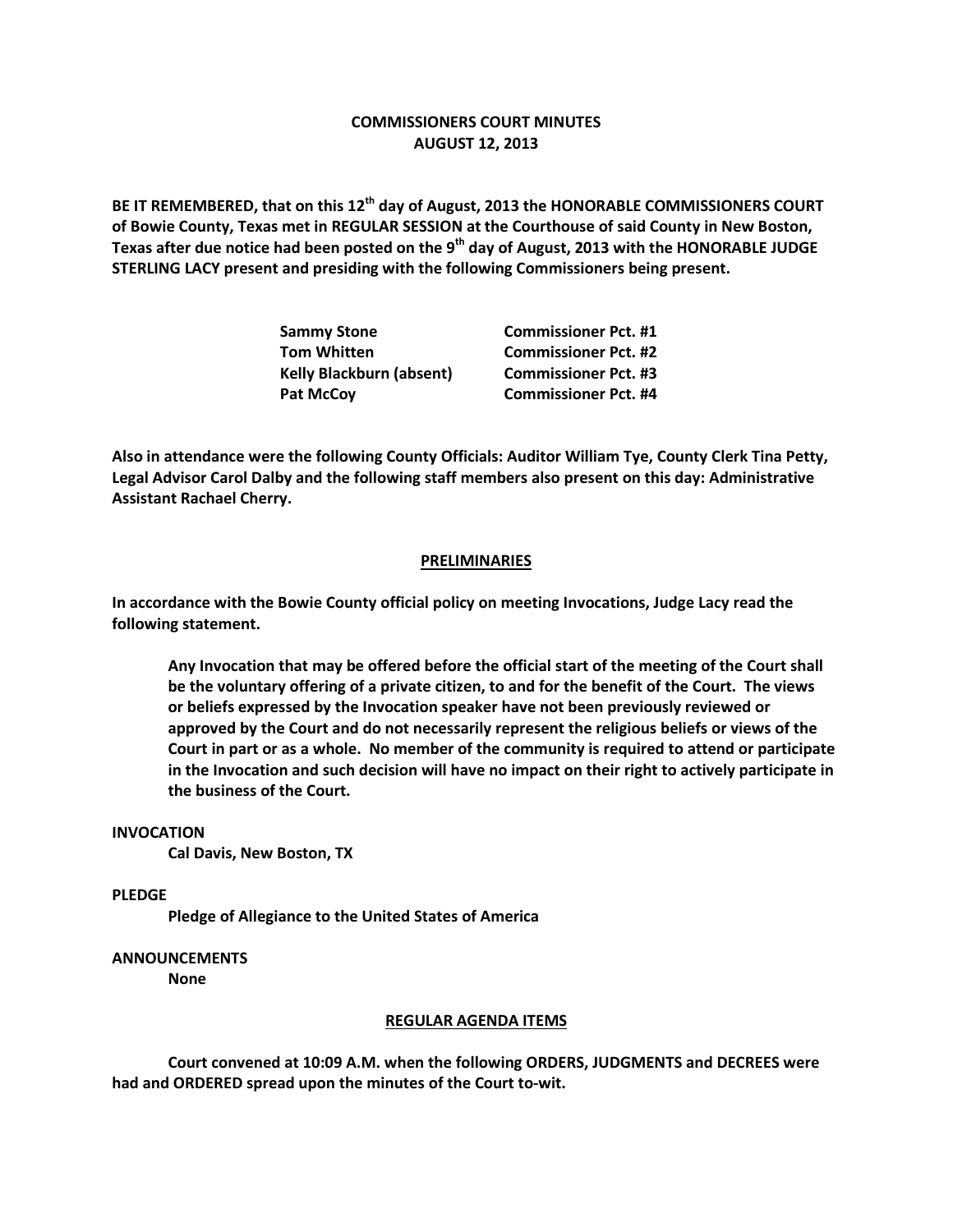- **Item 1: Public comments were made by Scott Pitman, Hooks, TX and Emily Sabo, Texarkana, TX.**
- **Item 2: There was no Commissioners Court response to Public Comments.**
- **Item 3: A presentation was given to the Court by Greg Smith of A-Lert Roof Systems.**
- **Item 4: On this 12th day of August, 2013, a motion was made by Commissioner Pat McCoy and duly second by Commissioner Sammy Stone to approve participation in the work place travel survey conducted by Alliance Transportation Group on behalf of TXDOT in Bowie County. Motion was put to a vote and all voted aye and none opposed. Motion carried.**
- **Item 5: On this 12th day of August, 2013, a motion was made by Commissioner Pat McCoy and duly second by Commissioner Tom Whitten to ratify a Lease Agreement between Bowie County and Bowie County Community Supervision and Corrections Department for property located at 141 Plaza West, Texarkana, TX. Motion was put to a vote and all voted aye and none opposed. Motion carried.**
- **Item 6: On this 12th day of August, 2013, a motion was made by Commissioner Pat McCoy and duly second by Commissioner Sammy Stone to ratify a Lease Agreement between Bowie County and Bowie County Community Supervision and Corrections Department for property located at 100 North Stateline, Texarkana, TX. Motion was put to a vote and all voted aye and none opposed. Motion carried.**
- **Item 7: On this 12th day of August, 2013, a motion was made by Judge Lacy and duly second by Commissioner Pat McCoy to ratify a Lease Agreement between Bowie County and Bowie Central Appraisal District for property located at 710 James Bowie Drive, New Boston, TX. Motion was put to a vote and all voted aye and none opposed. Motion carried.**
- **Item 8: On this 12th day of August, 2013, a motion was made by Commissioner Sammy Stone and duly second by Commissioner Tom Whitten to reappoint Frances McGregor to the Community Healthcore Board of Trustees (to serve from September 1, 2013 to August 31, 2015). Motion was put to a vote and all voted aye and none opposed. Motion carried.**
- **Item 9: On this 12th day of August, 2013, a motion was made by Commissioner Tom Whitten and duly second by Commissioner Pat McCoy to approve an Inter-local Cooperation Agreement between Bowie County and the City of Maud, TX to house Class C Misdemeanor offenders in the Bowie County Jail. Motion was put to a vote and all voted aye and none opposed. Motion carried.**
- **Item 10: On this 12th day of August, 2013, a motion was made by Commissioner Pat McCoy and duly second by Commissioner Sammy Stone to appoint five (5) members to the Board (Housing**